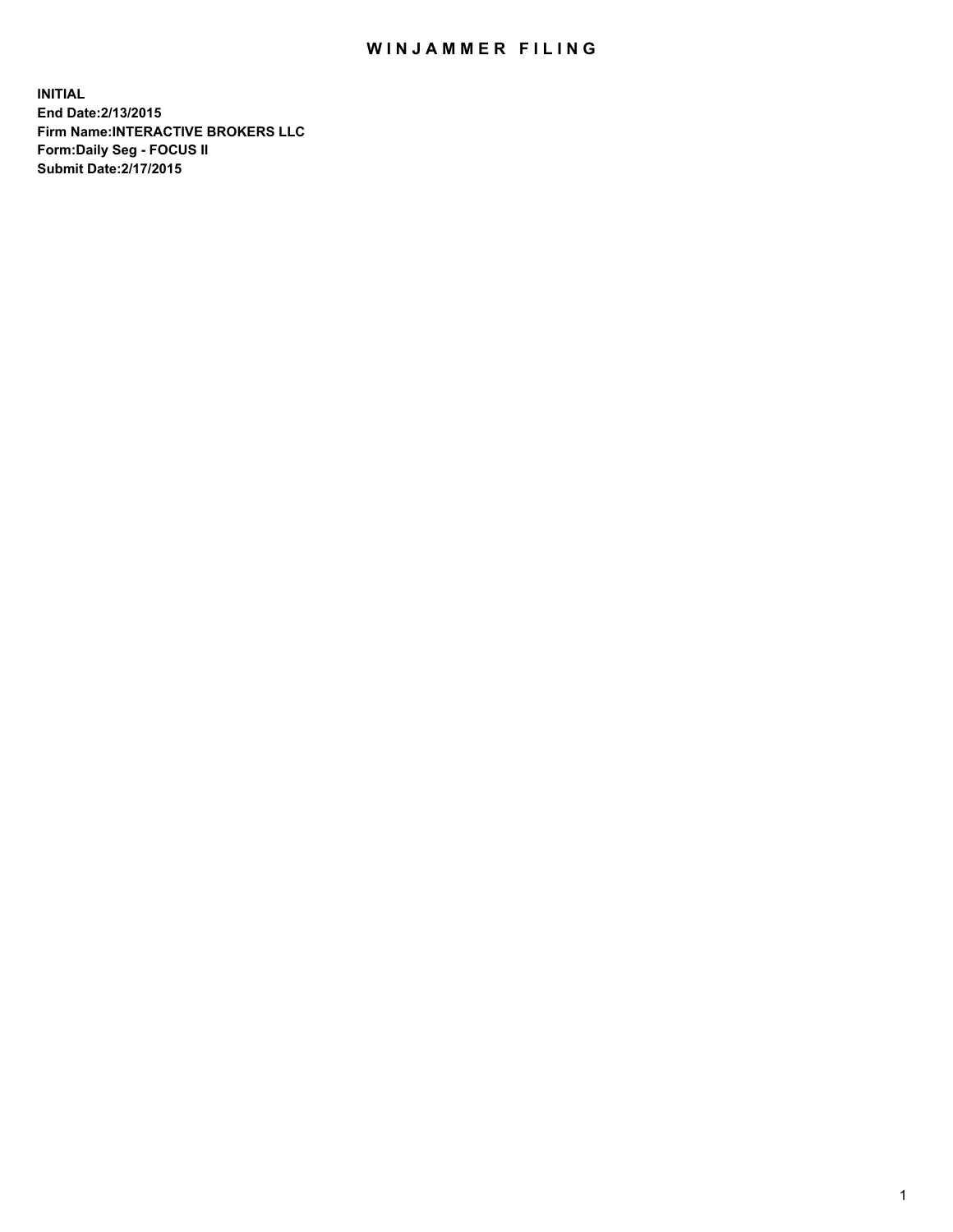## **INITIAL End Date:2/13/2015 Firm Name:INTERACTIVE BROKERS LLC Form:Daily Seg - FOCUS II Submit Date:2/17/2015 Daily Segregation - Cover Page**

| Name of Company<br><b>Contact Name</b><br><b>Contact Phone Number</b><br><b>Contact Email Address</b>                                                   | <b>INTERACTIVE BROKERS LLC</b><br><b>Michael Ellman</b><br>203-422-8926<br>mellman@interactivebrokers.co<br>$m$ |
|---------------------------------------------------------------------------------------------------------------------------------------------------------|-----------------------------------------------------------------------------------------------------------------|
| FCM's Customer Segregated Funds Residual Interest Target (choose one):<br>a. Minimum dollar amount: ; or                                                | $\overline{\mathbf{0}}$                                                                                         |
| b. Minimum percentage of customer segregated funds required:% ; or<br>c. Dollar amount range between: and; or                                           | 0<br>155,000,000 245,000,000                                                                                    |
| d. Percentage range of customer segregated funds required between:% and%.<br>FCM's Customer Secured Amount Funds Residual Interest Target (choose one): | 0 <sub>0</sub>                                                                                                  |
| a. Minimum dollar amount: ; or                                                                                                                          | $\overline{\mathbf{0}}$                                                                                         |
| b. Minimum percentage of customer secured funds required:% ; or<br>c. Dollar amount range between: and; or                                              | 0<br>80,000,000 120,000,000                                                                                     |
| d. Percentage range of customer secured funds required between:% and%.                                                                                  | 0 <sub>0</sub>                                                                                                  |
| FCM's Cleared Swaps Customer Collateral Residual Interest Target (choose one):<br>a. Minimum dollar amount: ; or                                        |                                                                                                                 |
| b. Minimum percentage of cleared swaps customer collateral required:% ; or                                                                              | $\overline{\mathbf{0}}$<br>$\overline{\mathbf{0}}$                                                              |
| c. Dollar amount range between: and; or                                                                                                                 | 0 <sub>0</sub>                                                                                                  |
| d. Percentage range of cleared swaps customer collateral required between:% and%.                                                                       | 0 <sub>0</sub>                                                                                                  |
| Current ANC:on                                                                                                                                          | 2,379,942,994 13-FEB-2015                                                                                       |
| <b>Broker Dealer Minimum</b>                                                                                                                            | 271,602,556                                                                                                     |
| Debit/Deficit - CustomersCurrent AmountGross Amount<br>Domestic Debit/Deficit                                                                           | 4,444,291                                                                                                       |
| Foreign Debit/Deficit                                                                                                                                   | 8,023,631 0                                                                                                     |
| Debit/Deficit - Non CustomersCurrent AmountGross Amount                                                                                                 |                                                                                                                 |
| Domestic Debit/Deficit                                                                                                                                  | 0 <sub>0</sub>                                                                                                  |
| Foreign Debit/Deficit                                                                                                                                   | 0 <sub>0</sub>                                                                                                  |
| Proprietary Profit/Loss                                                                                                                                 |                                                                                                                 |
| Domestic Profit/Loss                                                                                                                                    | $\overline{\mathbf{0}}$                                                                                         |
| Foreign Profit/Loss                                                                                                                                     | $\underline{\mathbf{0}}$                                                                                        |
| Proprietary Open Trade Equity                                                                                                                           |                                                                                                                 |
| Domestic OTE                                                                                                                                            | <u>0</u>                                                                                                        |
| Foreign OTE                                                                                                                                             | <u>0</u>                                                                                                        |
| <b>SPAN</b>                                                                                                                                             |                                                                                                                 |
| <b>Customer SPAN Calculation</b>                                                                                                                        | 1,173,859,760                                                                                                   |
| Non-Customer SPAN Calcualation                                                                                                                          | 18,927,282                                                                                                      |
| Proprietary Capital Charges                                                                                                                             | <u>0</u>                                                                                                        |
| Minimum Dollar Amount Requirement                                                                                                                       | 20,000,000 [7465]                                                                                               |
| Other NFA Dollar Amount Requirement                                                                                                                     | 21,869,872 [7475]                                                                                               |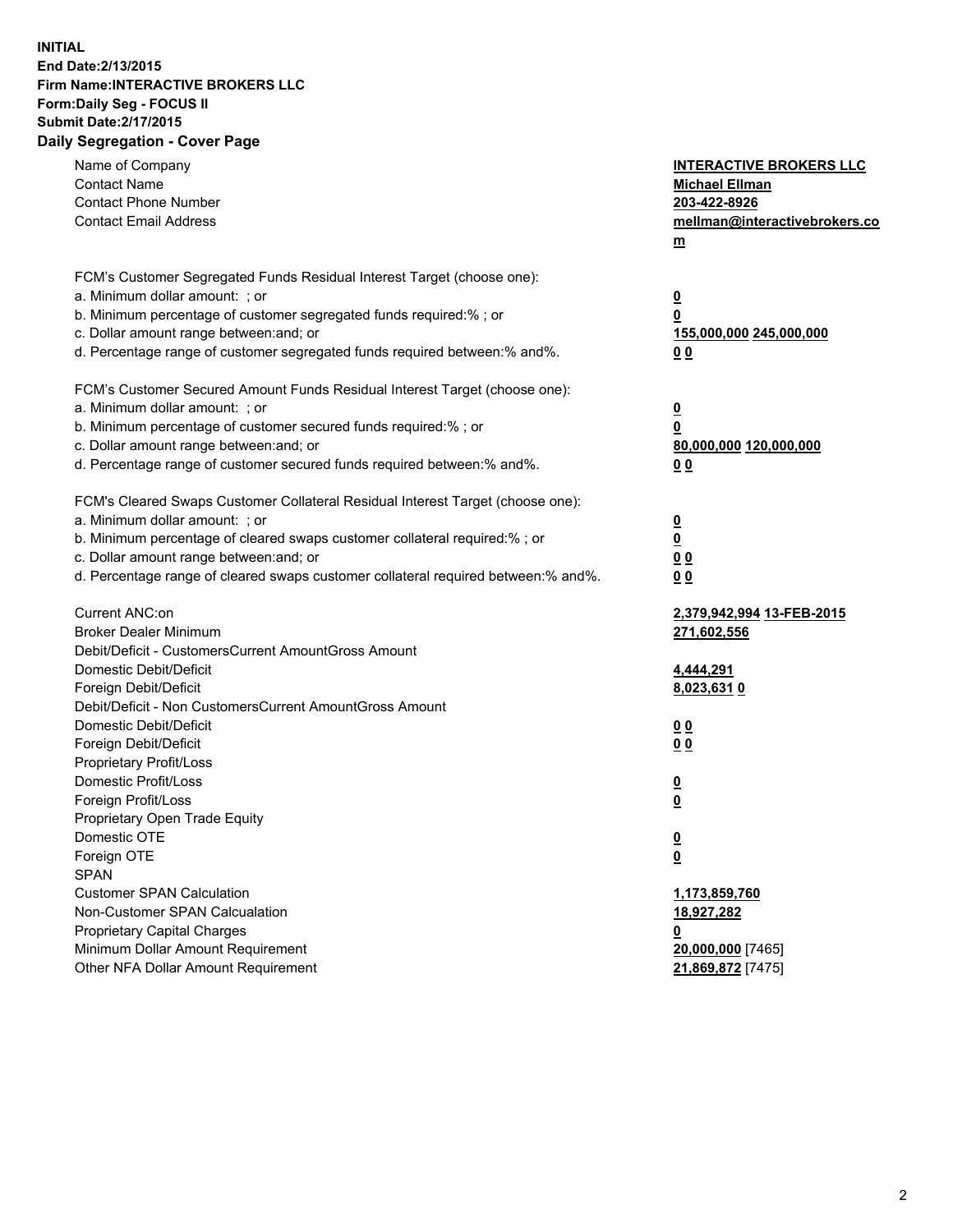## **INITIAL End Date:2/13/2015 Firm Name:INTERACTIVE BROKERS LLC Form:Daily Seg - FOCUS II Submit Date:2/17/2015 Daily Segregation - Secured Amounts**

|                | Daily Jegregation - Jeculed Aniounts                                                        |                                   |
|----------------|---------------------------------------------------------------------------------------------|-----------------------------------|
|                | Foreign Futures and Foreign Options Secured Amounts                                         |                                   |
|                | Amount required to be set aside pursuant to law, rule or regulation of a foreign            | $0$ [7305]                        |
|                | government or a rule of a self-regulatory organization authorized thereunder                |                                   |
| 1.             | Net ledger balance - Foreign Futures and Foreign Option Trading - All Customers             |                                   |
|                | A. Cash                                                                                     | 365,952,795 [7315]                |
|                | B. Securities (at market)                                                                   | $0$ [7317]                        |
| 2.             | Net unrealized profit (loss) in open futures contracts traded on a foreign board of trade   | 26,779,671 [7325]                 |
| 3.             | Exchange traded options                                                                     |                                   |
|                | a. Market value of open option contracts purchased on a foreign board of trade              | <u>111,918</u> [7335]             |
|                | b. Market value of open contracts granted (sold) on a foreign board of trade                | $-17,813$ [7337]                  |
| 4.             | Net equity (deficit) (add lines 1. 2. and 3.)                                               | 392,826,571 [7345]                |
| 5.             | Account liquidating to a deficit and account with a debit balances - gross amount           | 8,023,631 [7351]                  |
|                | Less: amount offset by customer owned securities                                            | 0 [7352] 8,023,631 [7354]         |
| 6.             | Amount required to be set aside as the secured amount - Net Liquidating Equity              | 400,850,202 [7355]                |
|                | Method (add lines 4 and 5)                                                                  |                                   |
| 7.             | Greater of amount required to be set aside pursuant to foreign jurisdiction (above) or line | 400,850,202 [7360]                |
|                | 6.                                                                                          |                                   |
|                | FUNDS DEPOSITED IN SEPARATE REGULATION 30.7 ACCOUNTS                                        |                                   |
| $\mathbf{1}$ . | Cash in banks                                                                               |                                   |
|                | A. Banks located in the United States                                                       | 378,975,657 [7500]                |
|                | B. Other banks qualified under Regulation 30.7                                              | 0 [7520] 378,975,657 [7530]       |
| 2.             | Securities                                                                                  |                                   |
|                | A. In safekeeping with banks located in the United States                                   | $0$ [7540]                        |
|                | B. In safekeeping with other banks qualified under Regulation 30.7                          | 0 [7560] 0 [7570]                 |
| 3.             | Equities with registered futures commission merchants                                       |                                   |
|                | A. Cash                                                                                     | $0$ [7580]                        |
|                | <b>B.</b> Securities                                                                        | $0$ [7590]                        |
|                | C. Unrealized gain (loss) on open futures contracts                                         | $0$ [7600]                        |
|                | D. Value of long option contracts                                                           | $0$ [7610]                        |
|                | E. Value of short option contracts                                                          | 0 [7615] 0 [7620]                 |
| 4.             | Amounts held by clearing organizations of foreign boards of trade                           |                                   |
|                | A. Cash                                                                                     | $0$ [7640]                        |
|                | <b>B.</b> Securities                                                                        | $0$ [7650]                        |
|                | C. Amount due to (from) clearing organization - daily variation                             | $0$ [7660]                        |
|                | D. Value of long option contracts                                                           | $0$ [7670]                        |
|                | E. Value of short option contracts                                                          | 0 [7675] 0 [7680]                 |
| 5.             | Amounts held by members of foreign boards of trade                                          |                                   |
|                | A. Cash                                                                                     | 109,988,317 [7700]                |
|                | <b>B.</b> Securities                                                                        | $0$ [7710]                        |
|                | C. Unrealized gain (loss) on open futures contracts                                         | 14,586,119 [7720]                 |
|                | D. Value of long option contracts                                                           | 111,913 [7730]                    |
|                | E. Value of short option contracts                                                          | -17,813 [7735] 124,668,536 [7740] |
| 6.             | Amounts with other depositories designated by a foreign board of trade                      | 0 [7760]                          |
| 7.             | Segregated funds on hand                                                                    | $0$ [7765]                        |
| 8.             | Total funds in separate section 30.7 accounts                                               | 503,644,193 [7770]                |
| 9.             | Excess (deficiency) Set Aside for Secured Amount (subtract line 7 Secured Statement         | 102,793,991 [7380]                |
|                | Page 1 from Line 8)                                                                         |                                   |
| 10.            | Management Target Amount for Excess funds in separate section 30.7 accounts                 | 80,000,000 [7780]                 |
| 11.            | Excess (deficiency) funds in separate 30.7 accounts over (under) Management Target          | 22,793,991 [7785]                 |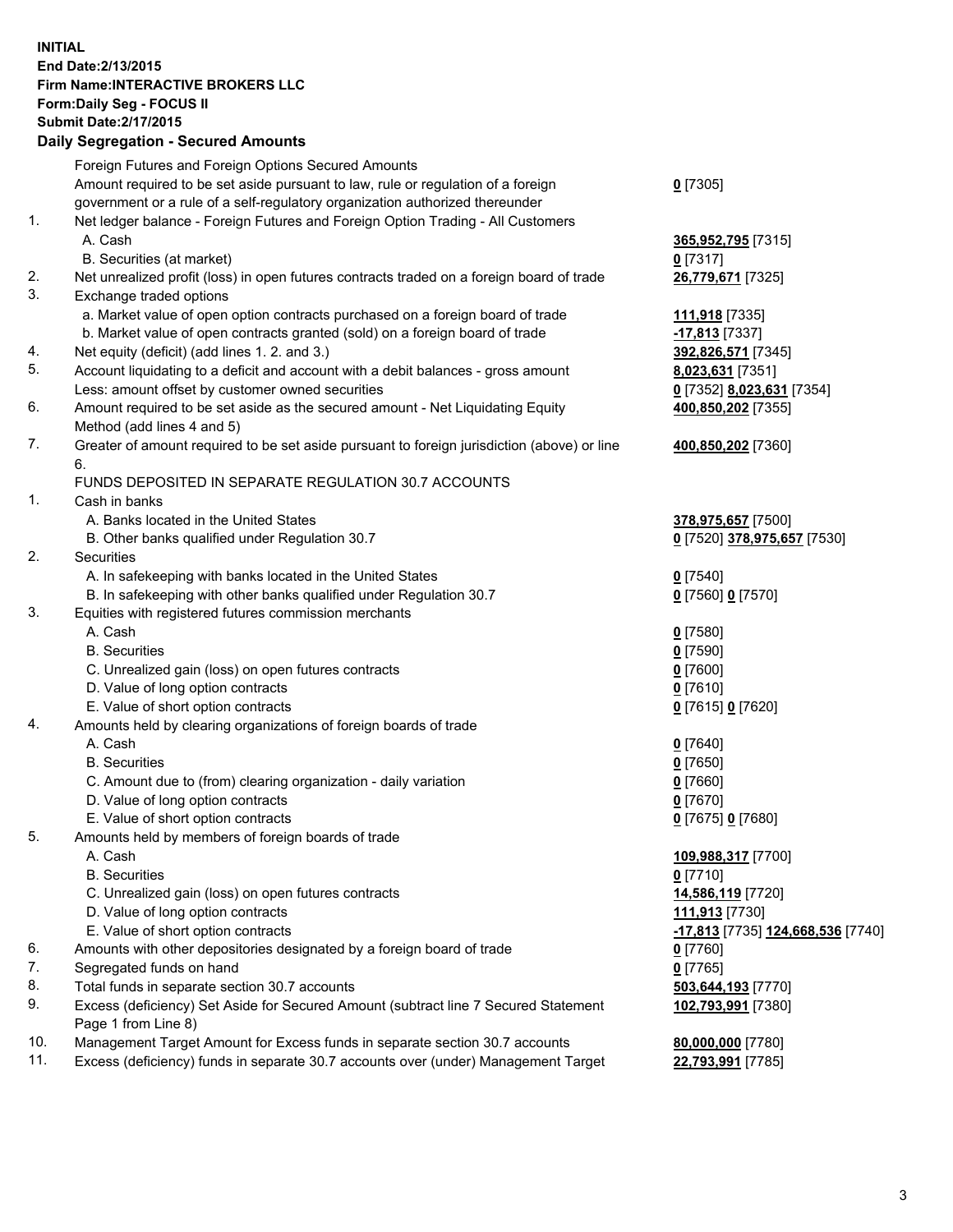**INITIAL End Date:2/13/2015 Firm Name:INTERACTIVE BROKERS LLC Form:Daily Seg - FOCUS II Submit Date:2/17/2015 Daily Segregation - Segregation Statement** SEGREGATION REQUIREMENTS(Section 4d(2) of the CEAct) 1. Net ledger balance A. Cash **2,530,599,514** [7010] B. Securities (at market) **0** [7020] 2. Net unrealized profit (loss) in open futures contracts traded on a contract market **-18,838,938** [7030] 3. Exchange traded options A. Add market value of open option contracts purchased on a contract market **111,496,770** [7032] B. Deduct market value of open option contracts granted (sold) on a contract market **-198,042,350** [7033] 4. Net equity (deficit) (add lines 1, 2 and 3) **2,425,214,996** [7040] 5. Accounts liquidating to a deficit and accounts with debit balances - gross amount **4,444,291** [7045] Less: amount offset by customer securities **0** [7047] **4,444,291** [7050] 6. Amount required to be segregated (add lines 4 and 5) **2,429,659,287** [7060] FUNDS IN SEGREGATED ACCOUNTS 7. Deposited in segregated funds bank accounts A. Cash **406,180,968** [7070] B. Securities representing investments of customers' funds (at market) **1,262,792,477** [7080] C. Securities held for particular customers or option customers in lieu of cash (at market) **0** [7090] 8. Margins on deposit with derivatives clearing organizations of contract markets A. Cash **13,048,934** [7100] B. Securities representing investments of customers' funds (at market) **100,033,679** [7110] C. Securities held for particular customers or option customers in lieu of cash (at market) **0** [7120] 9. Net settlement from (to) derivatives clearing organizations of contract markets **2,985,555** [7130] 10. Exchange traded options A. Value of open long option contracts **1,321,900** [7132] B. Value of open short option contracts **-12,642,857** [7133] 11. Net equities with other FCMs A. Net liquidating equity **-48,754,310** [7140] B. Securities representing investments of customers' funds (at market) **903,601,076** [7160] C. Securities held for particular customers or option customers in lieu of cash (at market) **0** [7170] 12. Segregated funds on hand **0** [7150] 13. Total amount in segregation (add lines 7 through 12) **2,628,567,422** [7180] 14. Excess (deficiency) funds in segregation (subtract line 6 from line 13) **198,908,135** [7190] 15. Management Target Amount for Excess funds in segregation **155,000,000** [7194]

16. Excess (deficiency) funds in segregation over (under) Management Target Amount Excess

**43,908,135** [7198]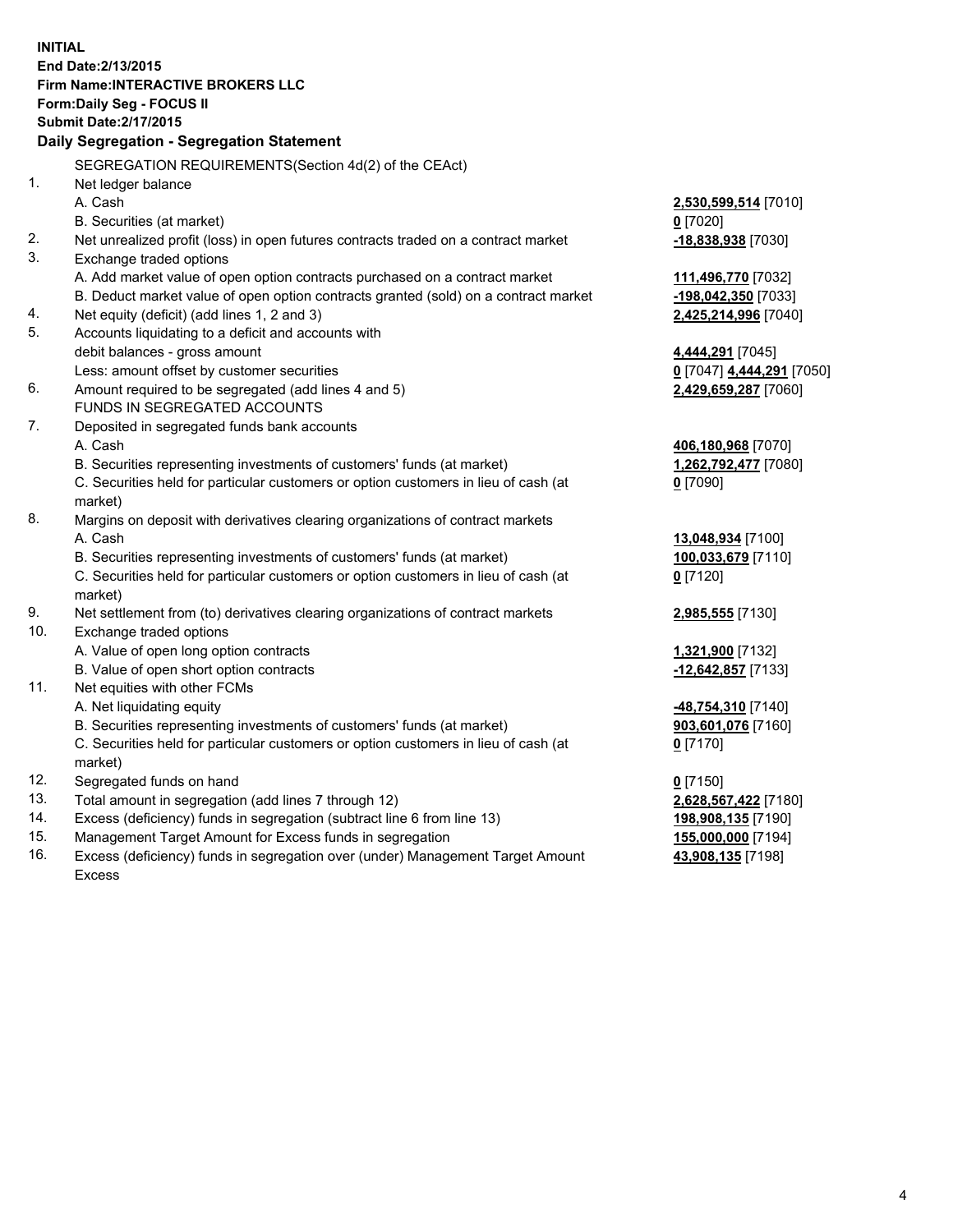## **INITIAL End Date:2/13/2015 Firm Name:INTERACTIVE BROKERS LLC Form:Daily Seg - FOCUS II Submit Date:2/17/2015 Daily Segregation - Supplemental**

| $\blacksquare$           | Total gross margin deficiencies - Segregated Funds Origin                              | 454,187 [9100] |
|--------------------------|----------------------------------------------------------------------------------------|----------------|
| $\sim$                   | Total gross margin deficiencies - Secured Funds Origin                                 | 17,571 [9101]  |
| $\blacksquare$           | Total gross margin deficiencies - Cleared Swaps Customer Collateral Funds Origin       | $0$ [9102]     |
| $\blacksquare$           | Total gross margin deficiencies - Noncustomer and Proprietary Accounts Origin          | $0$ [9103]     |
| $\blacksquare$           | Total number of accounts contributing to total gross margin deficiencies - Segregated  | 5 [9104]       |
|                          | Funds Origin                                                                           |                |
| $\blacksquare$           | Total number of accounts contributing to total gross margin deficiencies - Secured     | 5[9105]        |
|                          | <b>Funds Origin</b>                                                                    |                |
| $\blacksquare$           | Total number of accounts contributing to the total gross margin deficiencies - Cleared | $0$ [9106]     |
|                          | Swaps Customer Collateral Funds Origin                                                 |                |
| $\overline{\phantom{a}}$ | Total number of accounts contributing to the total gross margin deficiencies -         | $0$ [9107]     |
|                          | Noncustomer and Proprietary Accounts Origin                                            |                |
| $\overline{\phantom{a}}$ | Upload a copy of the firm's daily margin report the FCM uses to issue margin calls     |                |
|                          | which corresponds with the reporting date.                                             |                |

02.13.2015 Commodity Margin Deficiency Report.xls